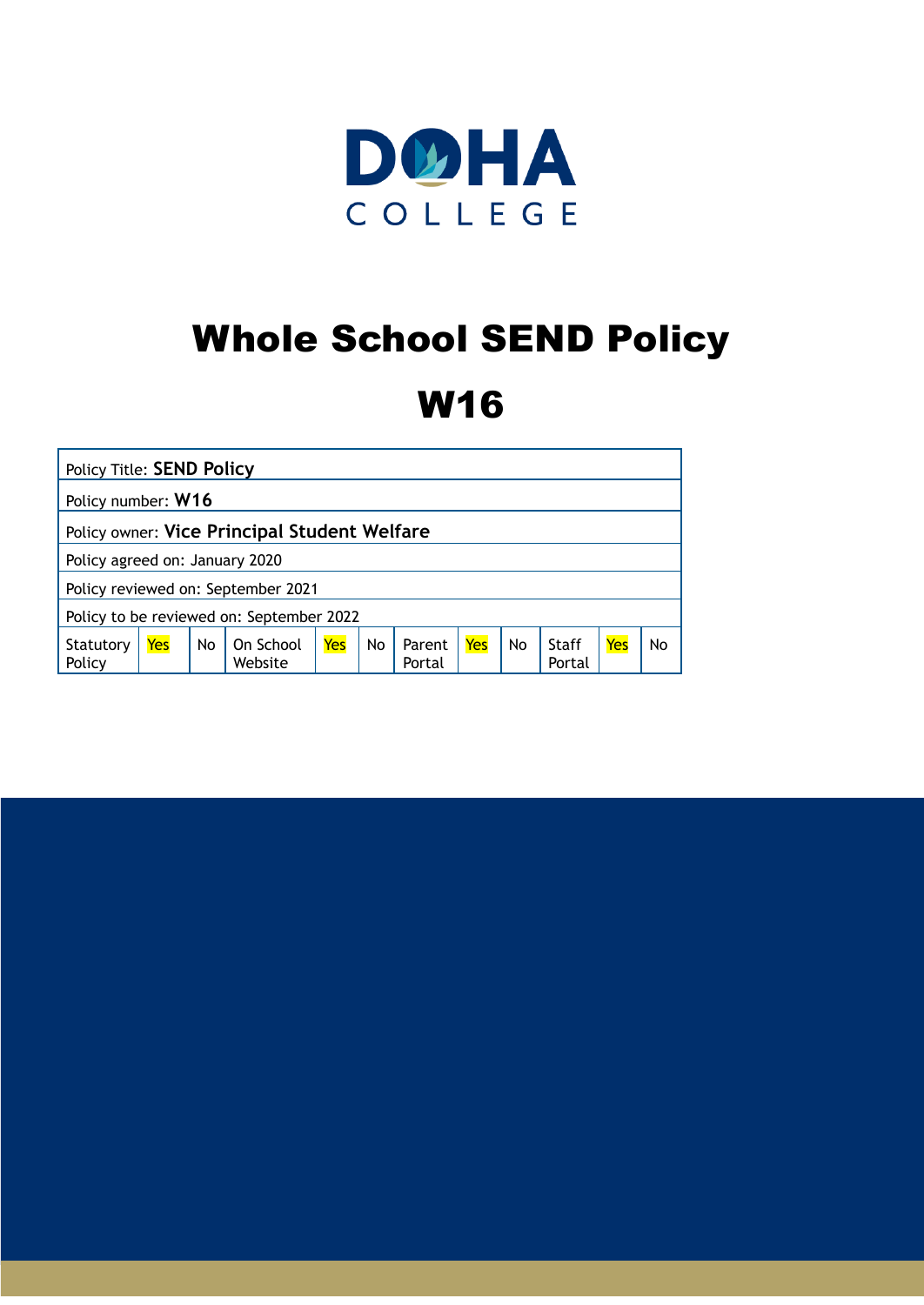

| <b>CONTENTS</b>                                               |    |
|---------------------------------------------------------------|----|
| Purpose and Introduction                                      | 3  |
| Definition                                                    | 3  |
| Definition of Special Educational Needs and Disability (SEND) | 3  |
| Definition of Disability - Equality Act 2010                  | 4  |
| Responsibility for the co-ordination of SEND provision        | 4  |
| The Aims of the School                                        | 5  |
| Admissions                                                    | 5  |
| Inclusion                                                     | 6  |
| Facilities for students with SEND                             | 6  |
| Evaluating the Success of our Policy                          | 6  |
| <b>Allocation of Resources</b>                                | 6  |
| Identification, Assessment and Provision                      | 7  |
| Early Identification                                          | 8  |
| SEND provision and intervention                               | 8  |
| English as an Additional Language and SEND                    | 8  |
| <b>Monitoring Student Progress</b>                            | 8  |
| The Role of the Head of learning Support                      | 9  |
| The Role of the Governing Body                                | 9  |
| <b>SEND INSET</b>                                             | 10 |
| Partnership with Parents/Carers                               | 10 |
| <b>Complaints Procedure</b>                                   | 10 |
| Links with External Agencies                                  | 10 |
|                                                               |    |

SEND Policy **Effective Date: January 2020** 

Reference Number: W16 Page 2 of 11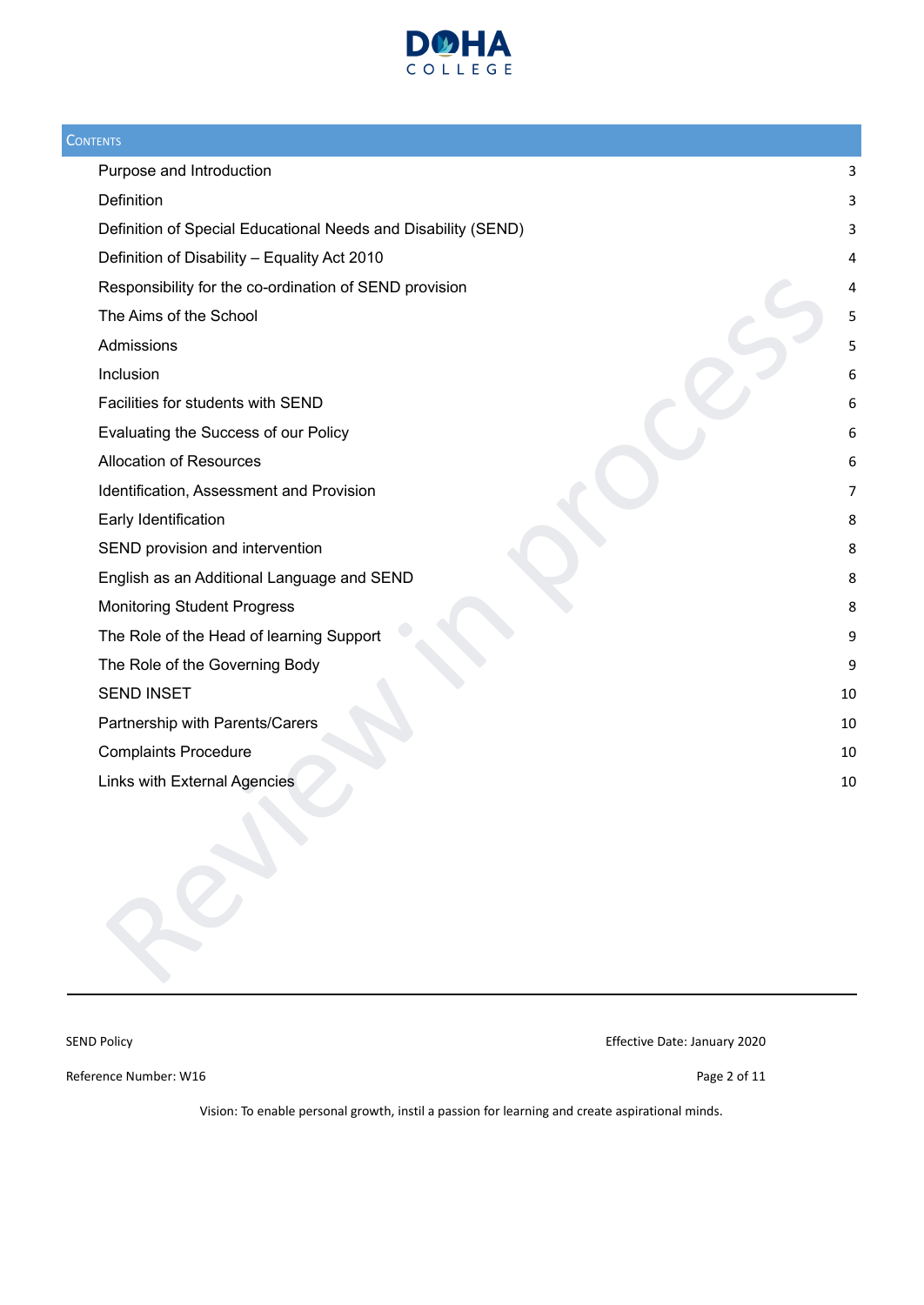

### SEND POLICY

#### <span id="page-2-0"></span>PURPOSE AND INTRODUCTION

**This policy outlines Doha College's Special Educational Needs and Disability provision and should be read alongside the school's Behaviour, Safeguarding, Examination (which includes Disability) policies.**

Doha College wishes to enable personal growth, instil a passion for learning and create aspirational minds.

The purpose of this policy is:

• To ensure all students, including those with SEN and/or disabilities, can access a broad and balanced curriculum that is differentiated according to their needs.

• To ensure a robust system where all staff are involved in the identification, assessment, and individualised provision for any student with SEN, learning difficulties and/or disabilities.

• To provide appropriate support for teachers enabling them to meet the learning needs of all students

#### <span id="page-2-1"></span>**DEFINITION**

College wishes to enable personal growth, instil a passion for learning and create aspirational<br>s.<br>Durings of this policy is:<br>menure all students, including those with SEN and/or disabilities, can access a broad and balanc Doha College is committed to providing equal access for all pupils to the curriculum and to ensuring that all pupils with specific educational needs and/or disabilities are identified and supported. This policy is mindful of the recommendations made in the following UK government legislation:

• Special Educational Needs and Disability Code of Practice: 0-25 Years (2015)

- Children and Families Act (2014)
- Equality Act (2010)

SEND Policy Effective Date: January 2020

Reference Number: W16 Page 3 of 11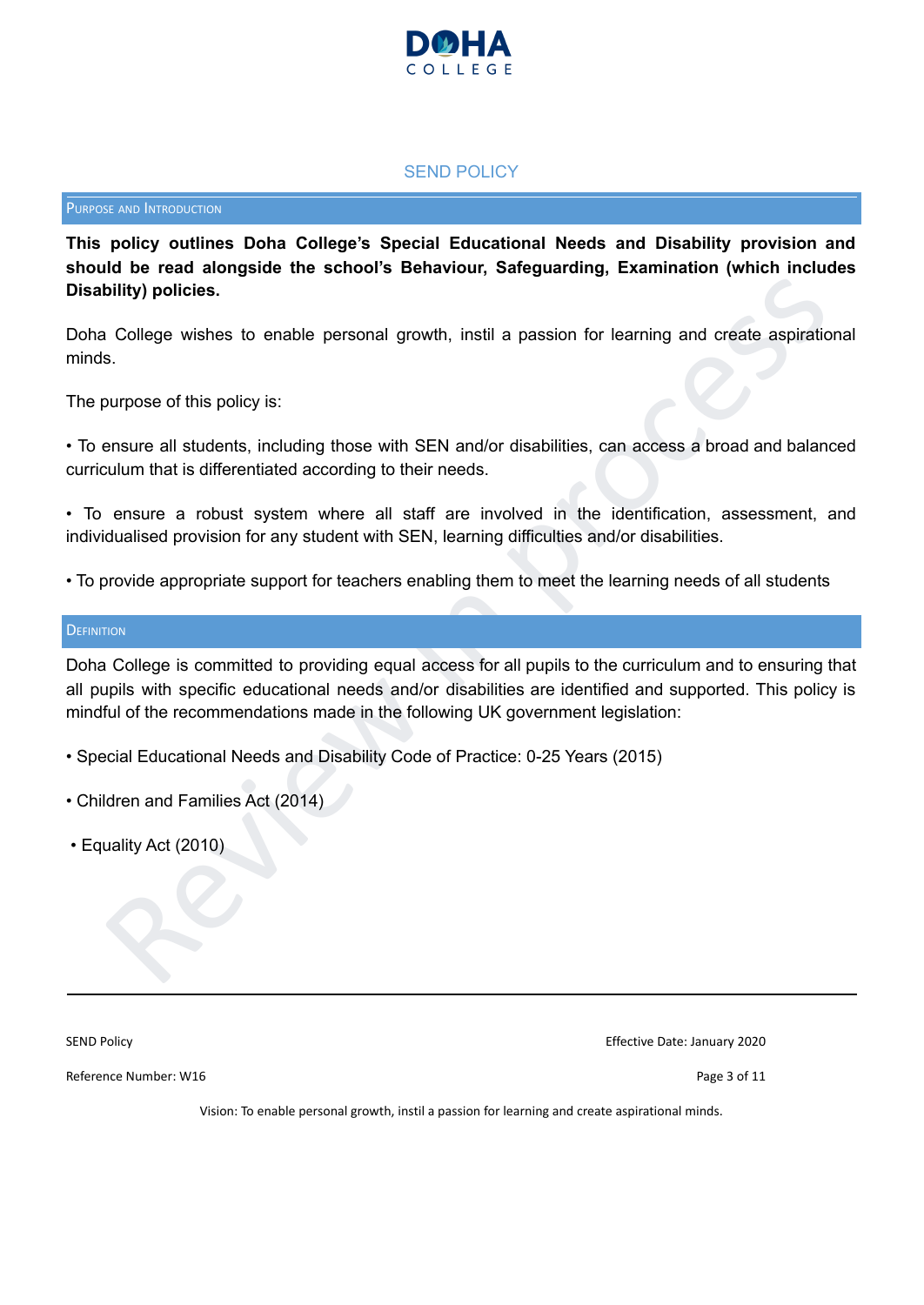

### <span id="page-3-0"></span>DEFINITION OF SPECIAL EDUCATIONAL NEEDS AND DISABILITY (SEND)

A child or young person has SEN if he or she has a learning difficulty or disability which calls for special educational provision to be made for him or her.

The SEND Code of Practice (2014) says a young person or child has a learning difficulty if he or she: *"has a learning difficulty or disability if he or she has a significantly greater difficulty in learning* than the majority of others of the same age, or has a disability which prevents or hinders him or *her from making use of educational facilities of a kind generally provided for others of the same age in mainstream schools or mainstream post-16 institutions."*

In addition, special educational provision is defined in the SEND Code of Practice (2014) 0-25 as being: *"provision that is different from or additional to that normally available to students or students of the same age, which is designed to help children and young people with SEN or disabilities to access the National Curriculum at school or to study at college."*

#### <span id="page-3-1"></span>DEFINITION OF DISABILITY – EQUALITY ACT 2010

The Equality Act came into force in October 2010 and brings together all existing anti-discrimination legislation such as the Race Relations Act 1970 and the Disability Discrimination Act 1995. It identifies several 'protected characteristics' previously protected under separate equality legislation; race, religion or beliefs, gender, age, disability, sexual orientation, marriage/civil partnership and maternity.

the majority of others of the same age, or has a disability which prevents or hinders him or<br>from making use of educational facilities of a kind generally provided for others of the same<br>in mainstream schools or mainstream Under the Equality Act 2010 a child or young person with a disability is defined as those with: *'a physical or mental impairment which has a long-term and substantial adverse effect on their ability to carry out normal day-to-day activities'*. Long term is qualified as meaning one year or more and substantial is defined as being more than minor or trivial. This definition can include sensory impairments such as those affecting sight or hearing, and long-term health conditions such as asthma, diabetes, epilepsy, and cancer. Children and young people with such conditions do not necessarily have SEND, but there is a significant overlap between disabled children and young people and those with SEND.

#### <span id="page-3-2"></span>RESPONSIBILITY FOR THE CO-ORDINATION OF SEND PROVISION

In line with the SEND Code of Practice (2014) 0-25 all teachers are responsible for the progress and development of every student in their class; including those who require extra support from teaching

SEND Policy Effective Date: January 2020

Reference Number: W16 Page 4 of 11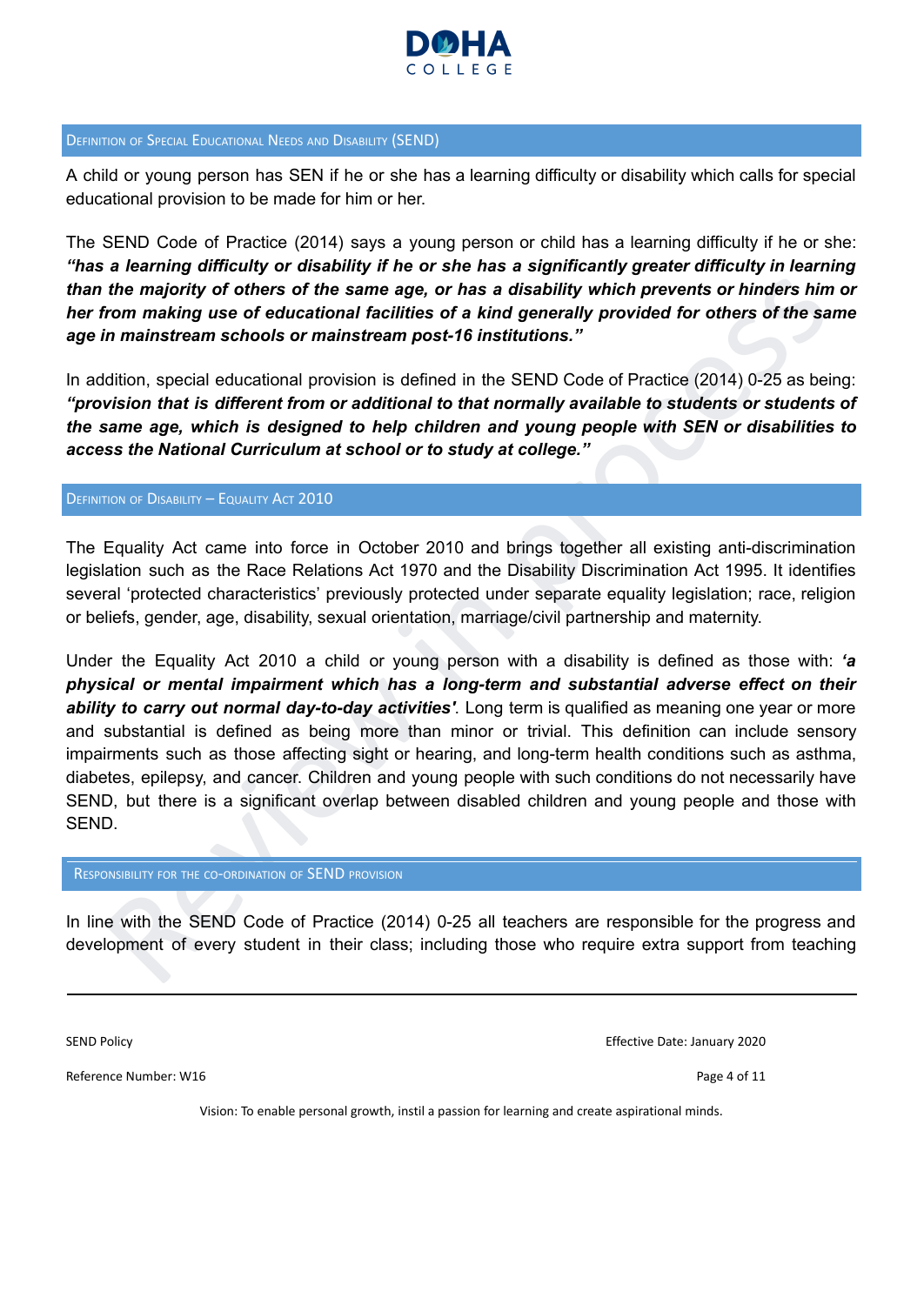

assistants or specialist staff. The first step in supporting all students, including those with SEND, is high quality teaching, differentiated for individual students.

Doha College employs two Heads of Learning Support, one for Primary and one for Secondary. They are responsible for the strategic coordination of SEND provision.

Primary - Mrs Klelia Antoniou - [kantoniou@dohacollege.com](mailto:kantoniou@dohacollege.com)

Secondary - Miss Louise Kotek - [lkotek@dohacollege.com](mailto:lkotek@dohacollege.com)

The SEND advocate on the Leadership Group is Mr James Conly and there is a SEND link governor.

<span id="page-4-0"></span>THE AIMS OF THE SCHOOL

- To ensure that all students have access to all areas of school life.
- To provide high quality teaching, differentiated for the needs and abilities of the individual.
- To ensure the rapid identification of all students requiring SEND provision as early as possible in their School career to help support not only their academic progression but their mental and physical wellbeing too.
- To ensure that SEND students take as full a part as possible in all School activities.
- To ensure that parents of SEND students are kept fully informed of their child's progress and attainment.
- To ensure that SEND students are involved, where practicable, in decisions affecting their future SEND provision.

#### <span id="page-4-1"></span>**ADMISSIONS**

All prospective students are assessed equally on the basis of admissions examinations for entry into Doha College.

ondary - Miss Louise Kotek - <u>Ikotek@dohacollege.com</u><br>SEND advocate on the Leadership Group is Mr James Conly and there is a SEND link governor.<br>
SEND advocate on the Leadership Group is Mr James Conly and there is a SEND Relevant reports from Educational Psychologists or Individual Education Plans are requested to assist in planning any special arrangements during the admissions assessments, such as extra time and / or the use of a word processor. Access arrangements will be provided for a candidate with a physical disability where there is evidence that support is required to allow him to participate fully and fairly in the entrance procedure. The Learning Support Department works closely with the Admissions team during the

SEND Policy Effective Date: January 2020

Reference Number: W16 Page 5 of 11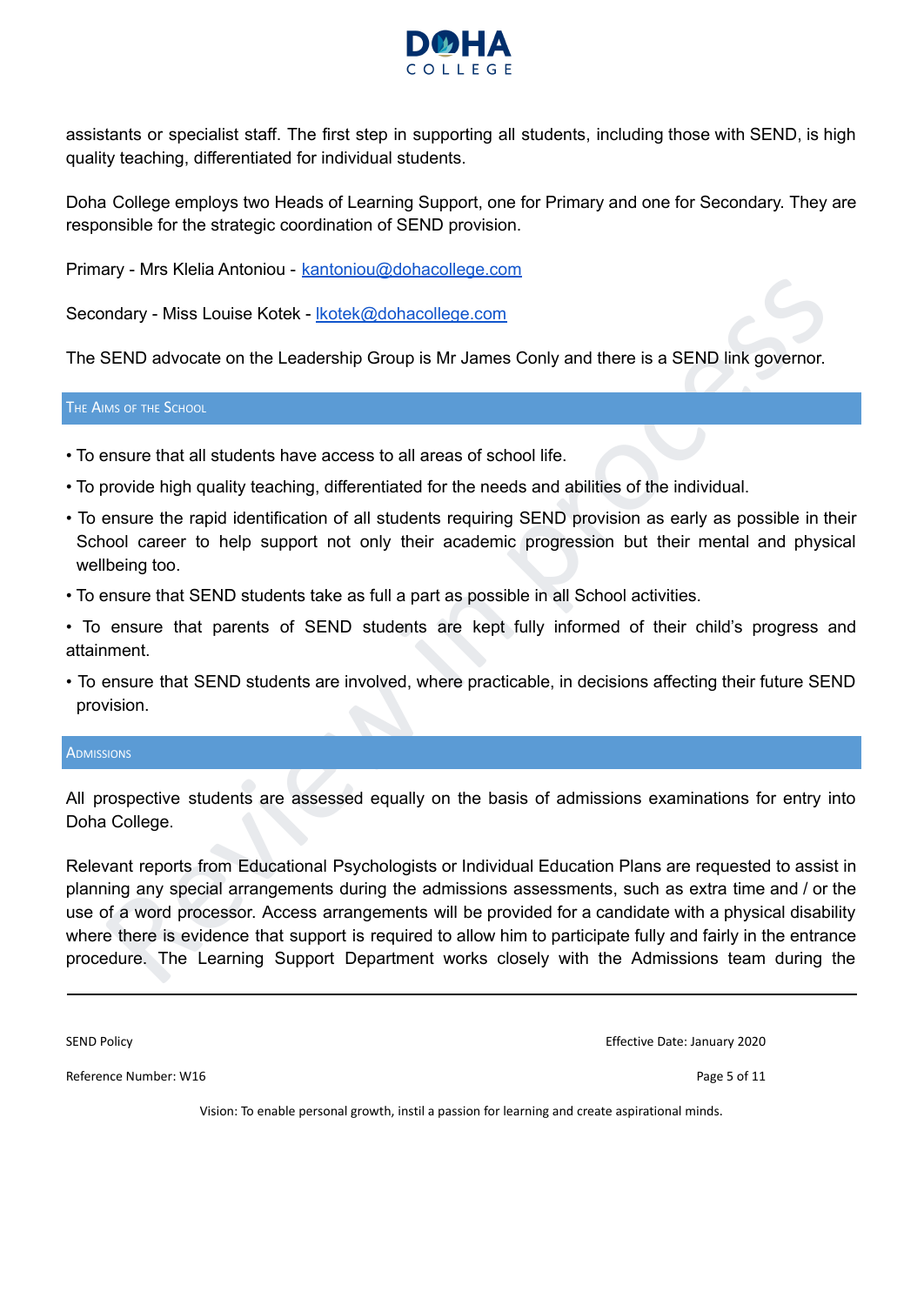

admissions process to ensure that appropriate access arrangements are put in place. If a student with an existing diagnosis and / or Educational Psychologist's report is offered a place in the College, the Learning Support department will liaise with the feeder school prior to the students entering the College to ensure that the student is appropriately supported in his/her transition between schools. The students will meet individually with a Learning Support teacher in the first few weeks of their time at the College to determine what level of support will be offered, and his parents will be contacted to discuss any recommended provision

mienced provision<br>
orthodical transition protocol has been set up with support of the Head of Learning Support, Head of<br>
7. Head of Key Stage 3 and Assistant Head Teacher. There are transition meetings for individuals in<br> An additional transition protocol has been set up with support of the Head of Learning Support, Head of Year 7, Head of Key Stage 3 and Assistant Head Teacher. There are transition meetings for individuals in the year leading up to a major transition point. All relevant paperwork is passed to the school from the previous schools/year group and transition days are organised to help the students adapt to their new environment. In addition, extra transition visits can be accommodated for SEND students who need some extra support with this process.

#### <span id="page-5-0"></span>**INCLUSION**

This policy builds on Doha College's ethos, which recognises the entitlement of all students to a balanced, broadly based curriculum. Our SEND policy reinforces the need for teaching that is fully inclusive and differentiated. The Senior Leadership will ensure that appropriate provision will be made for all students with SEND.

#### <span id="page-5-1"></span>FACILITIES FOR STUDENTS WITH SEND

Doha College has Primary and Secondary Learning Support which offer SEND students an area for intervention depending on the level of need.

Within Primary, there is a sensory room, and a learning support set-up led by the Head of Learning Support who also leads activities to support the progress of students who might be facing challenges.

There is a dedicated team of LSAs working within the Secondary SEND team offering a range of strategies and support inside classrooms and within the department.

The school also uses a range of specialist software and hardware to support the needs of the students plus assistance and support during examinations.

SEND Policy Effective Date: January 2020

Reference Number: W16 Page 6 of 11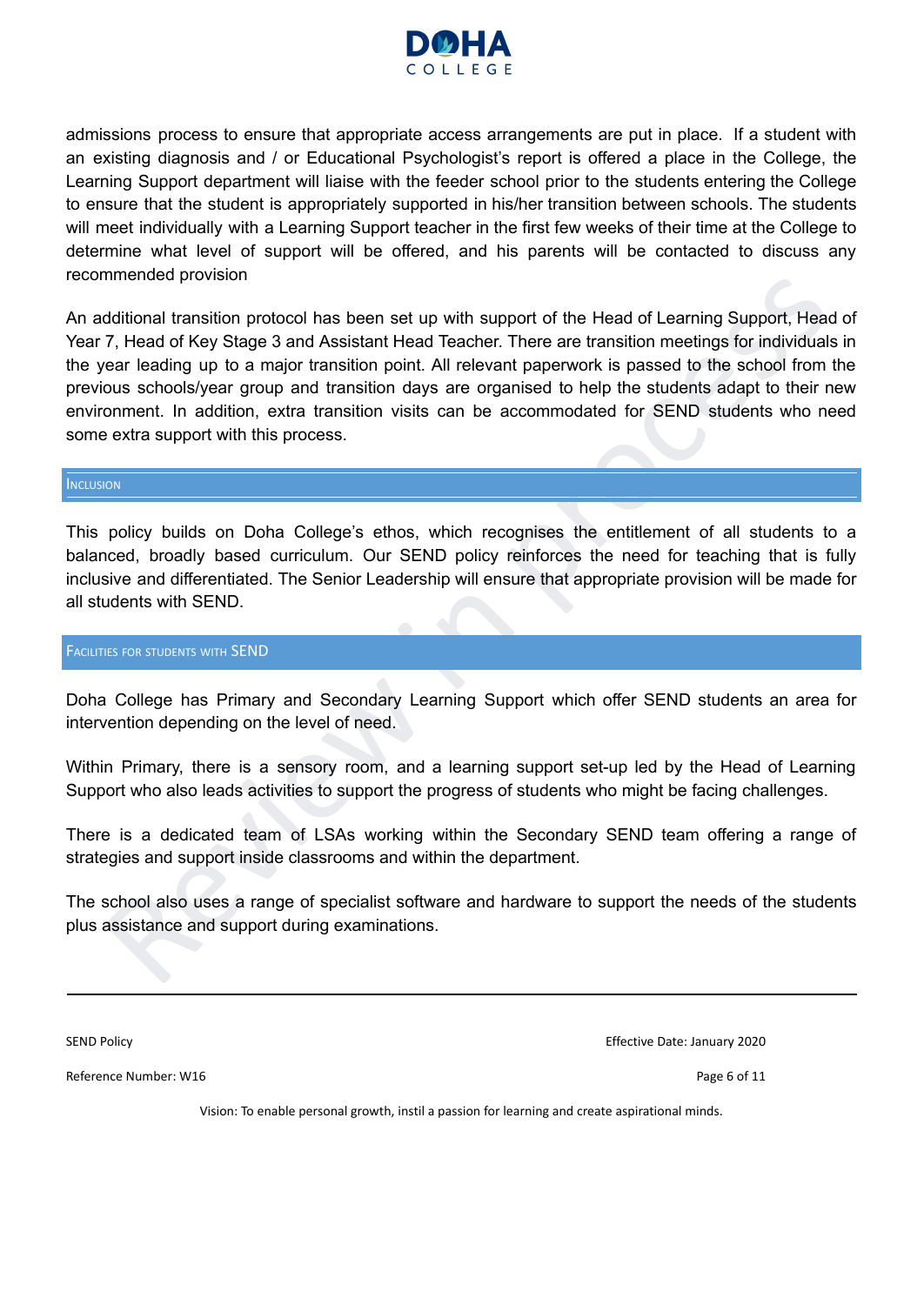

#### <span id="page-6-0"></span>EVALUATING THE SUCCESS OF OUR POLICY

A report will be provided to the Governing Body annually on the success of the policy and, to facilitate this, we have identified specific objectives which are given under 'the SEND aims of the School' at the beginning of this policy. In evaluating the success of this policy, the school will consider the views of teachers, parents, students, and external professionals. A meeting with the Head of Learning Support will provide evidence for the success of the SEND policy.

<span id="page-6-1"></span>ALLOCATION OF RESOURCES

The Heads of Learning Support will identify areas of student need and make the required allocation of staffing and resources. The Leadership Group, will ensure that resources are allocated to support appropriate provision for all students requiring it, and in meeting the objectives set out in this policy.

#### <span id="page-6-2"></span>**IDENTIFICATION, ASSESSMENT AND PROVISION**

rovide evidence for the success of the SEND policy.<br>
Neads of Learning Support will identify areas of student need and make the required allocation of<br>
Heads of Learning Support will identify areas of student need and make At Doha College we have a whole school approach to SEND policy and practice. Students identified as having SEND are, as far as practicable, fully integrated into mainstream classes. The school recognises that high quality teaching, differentiated for individual students, is the first step in responding to students with SEND.

All teachers are responsible for identifying students with SEND and, in collaboration with the Head of Learning Support, will ensure that those students requiring different or additional support are identified at an early stage. Whether or not a student is making progress is seen as a significant factor in considering the need for SEND provisions. Further assessment can then be made to establish the level of need.

The SEND Code of Practice 2014 0-25 recognises four main areas of need. These are:

- Communication and interaction
- Cognition and learning
- Social, emotional, and mental health
- Sensory and/or physical needs.

SEND Policy Effective Date: January 2020

Reference Number: W16 Page 7 of 11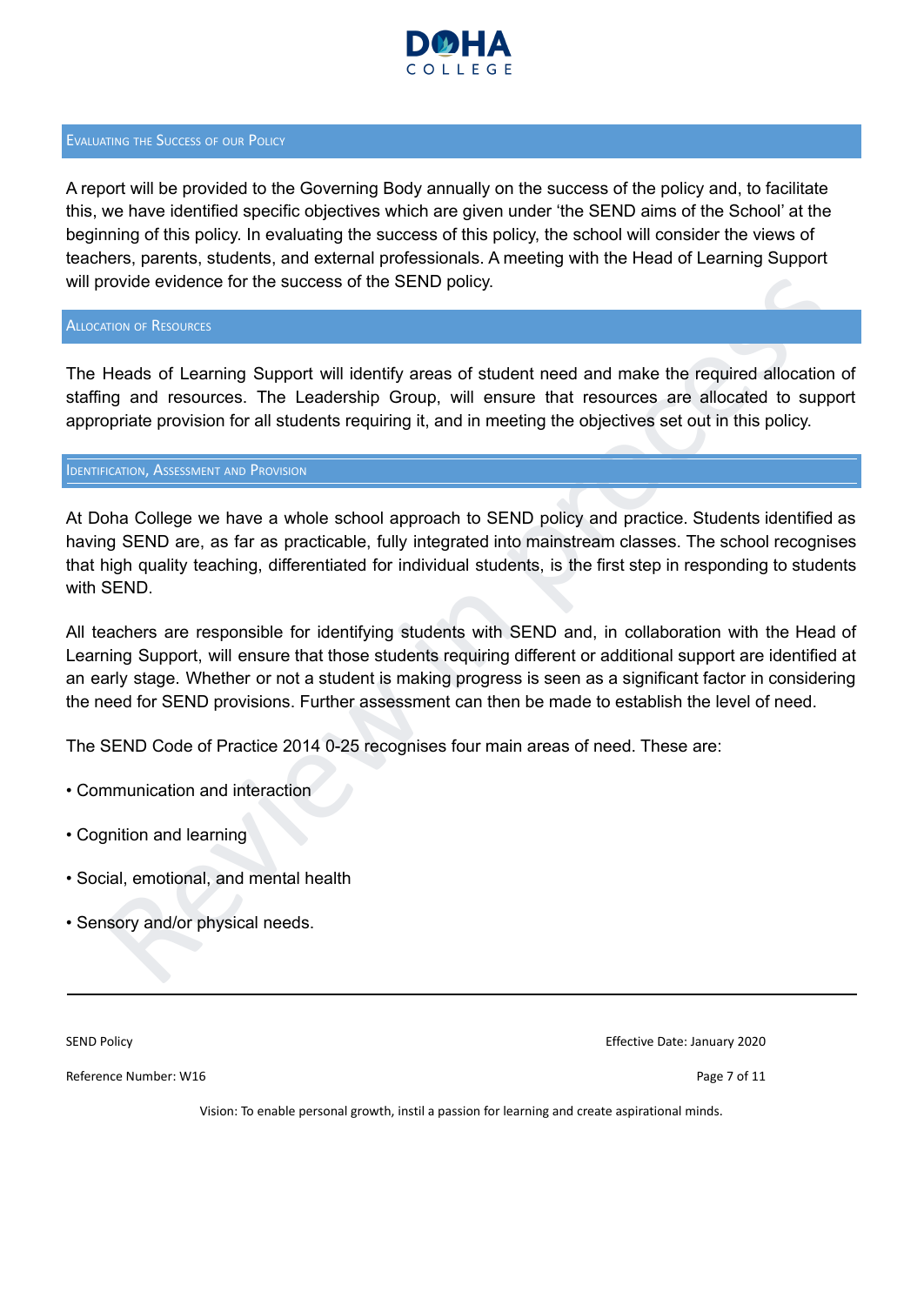

Students who have been on the SEND roll may not always be on the roll – it is a fluid register that reflects the progress and changing landscape of a students' needs.

For the majority of SEND students their needs will be met within a mainstream environment. However, some students may need outside agencies and educational establishments to work together to make this request. The Head of Learning Support and Vice Principal - Student Welfare are responsible for any referrals agreed at a review meeting and provision that need to be made by the school in the mainstream setting.

### <span id="page-7-0"></span>EARLY IDENTIFICATION

Early Identification of students with SEND is a priority.

A variety of strategies are used, such as:

- Screening/diagnostic tests
- Teacher reports or observations
- Records from previous schools
- Information from parents/carers
- External examination results
- Student portfolios/profilers

### <span id="page-7-1"></span>**SEND PROVISION AND INTERVENTION**

an sereor at a terrem intenting antiquorus in tractices to be made by the school in the manistream<br>
(g.<br>
1g.<br>
1g.<br>
1g.<br>
1g.<br>
1g. entimation form premisticares are used, such as:<br>
reming/diagnostic tests<br>
chere reports or o A graduated approach to provision takes place for a student identified with SEND. This will involve the implementation of a four-part cycle of Assess, Plan, Do and Review which fits in with the school's cycle of assessment. Information about useful strategies to use with each student will become part of the student profile and parents will be consulted at every stage of the process and kept updated about their child's progress.

#### <span id="page-7-2"></span>ENGLISH AS AN ADDITIONAL LANGUAGE AND SEND

Particular care will be needed with SEND students whose first language is not English. Teachers will follow their progress across the curriculum to ascertain whether any problems arise from uncertain command of English or from special educational needs. Their proficiency in English will be assessed before planning any additional support.

SEND Policy Effective Date: January 2020

Reference Number: W16 **Page 8 of 11**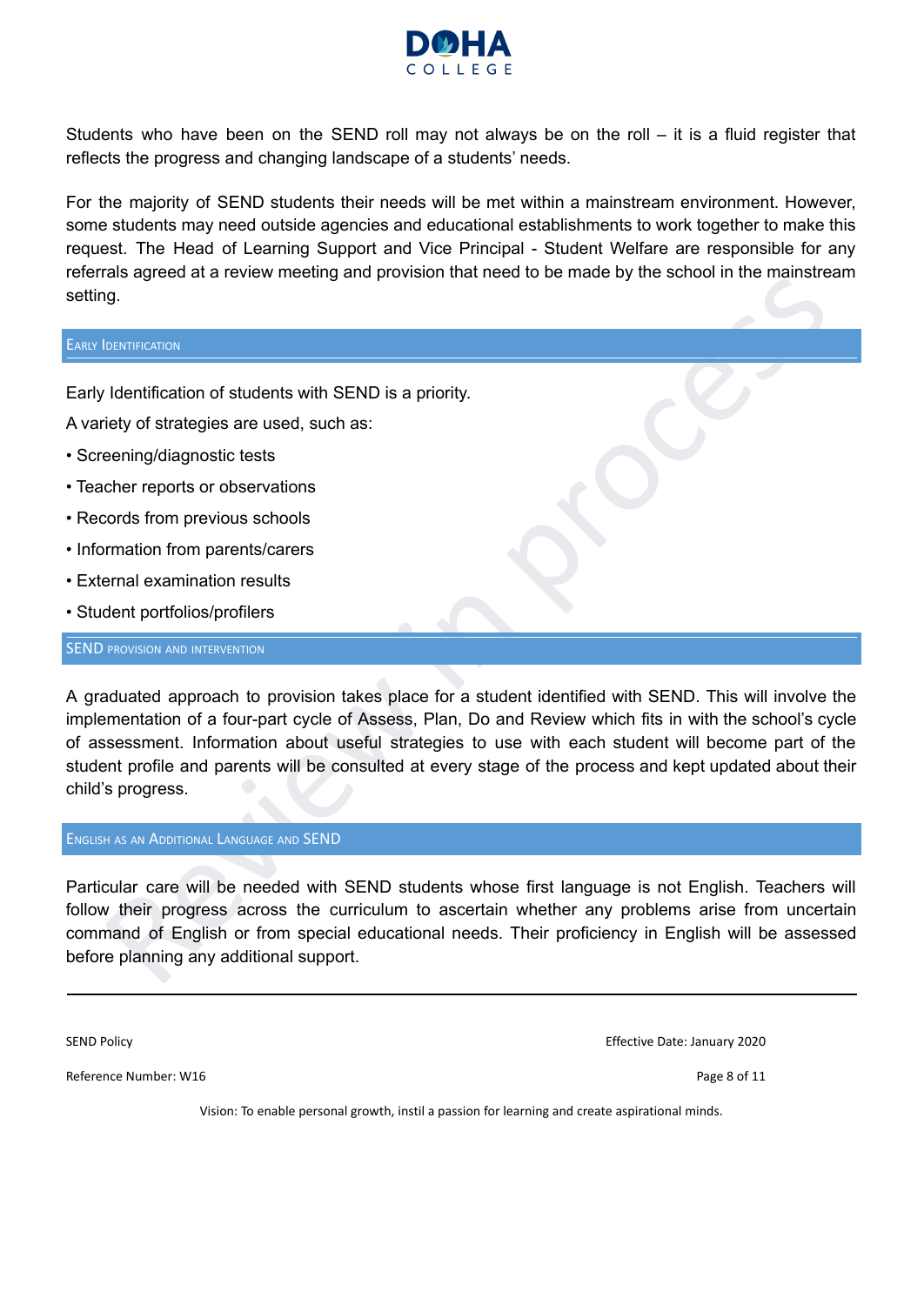

### <span id="page-8-0"></span>**MONITORING STUDENT PROGRESS**

Progress is the crucial factor in determining the need and efficiency for additional support. Progress reduces the attainment gap between the student and their peers and prevents the attainment gap widening.

- is equivalent to that of peers starting from the same baseline but less than the majority of peers
- equals or improves the student's previous progress
- ensures full curricular access
- improves in self-help and social or personal skills
- improvement in the student's behaviour

<span id="page-8-1"></span>THE ROLE OF THE HEAD OF LEARNING SUPPORT

quivalent to that of peers starting from the same baseline but less than the majority of peers<br>als or improves the student's previous progress<br>ures full curricular access<br>roves in self-help and social or personal skills<br>fo The Head of Learning Support plays a crucial role in the school's SEND provision. This involves working with the Principal and sharing information with the Governing Body.

Other responsibilities include:

- overseeing the day-to-day implementation of the policy
- coordinating the provision for students with SEND
- liaising with and giving advice to fellow teachers
- managing Learning Support Assistants
- overseeing student's records
- liaising with parents/carers and students
- training staff
- liaising with outside agencies

<span id="page-8-2"></span>THE ROLE OF THE GOVERNING BODY

The Governing Body's responsibility is to ensure the SEND policy is followed, and implemented.

SEND Policy Effective Date: January 2020

Reference Number: W16 Page 9 of 11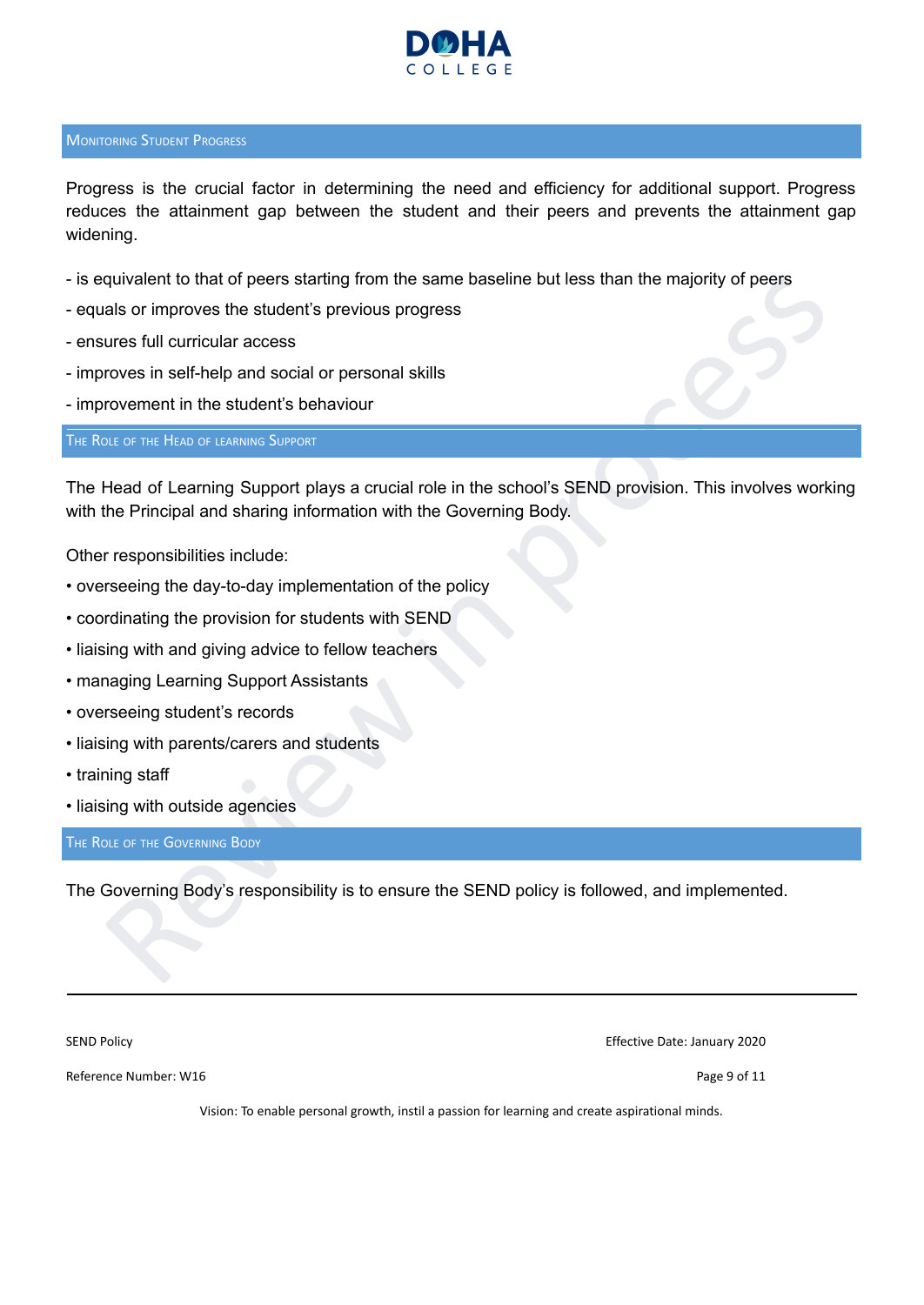

### <span id="page-9-0"></span>SEND INSET

All staff are encouraged to attend courses that help them to acquire the skills needed to work with SEND students. This training forms an integral part of Doha College's programme of professional development.

#### PARTNERSHIP WITH PARENTS/CARERS

<span id="page-9-1"></span>Review the Patters/Carries in developing a strong partnership with parents/carers and that this will<br>college firmly believes in developing a strong partnership with parents/carers and that this will<br>le children and young p Doha College firmly believes in developing a strong partnership with parents/carers and that this will enable children and young people with SEND to achieve their potential. The school is aware that parents/carers have key information about students, and we encourage them to share as much information to help staff as possible. In line with the SEND Code of Practice 2014 0-25, parents are kept up to date with their child's progress through data reports, written reports, parents' evenings, and provision reviews. SEND students are actively encouraged to take part in the decision-making process. Doha College SEND department operates an 'open door' policy and encourages parents/carers to contact the School about any issue which concerns them.

#### <span id="page-9-2"></span>COMPLAINTS PROCEDURE

The school's complaints procedure is outlined in the school's prospectus. The SEND Code of Practice outlines additional measures the LEA must set up for preventing and resolving disagreements. These will be explained to parents if required.

#### <span id="page-9-3"></span>LINKS WITH EXTERNAL AGENCIES

The school recognises the important contributions that external support services make in assisting to identify, assess and support SEND students.

These agencies include:

- Educational psychologists
- Speech Therapists/Occupational Therapists
- Hearing Impaired Service
- Visual Impaired Service
- Social Services
- Community Police
- Child and Adolescent Mental Health Service (CAMHS)

Reference Number: W16 Page 10 of 11

SEND Policy Effective Date: January 2020